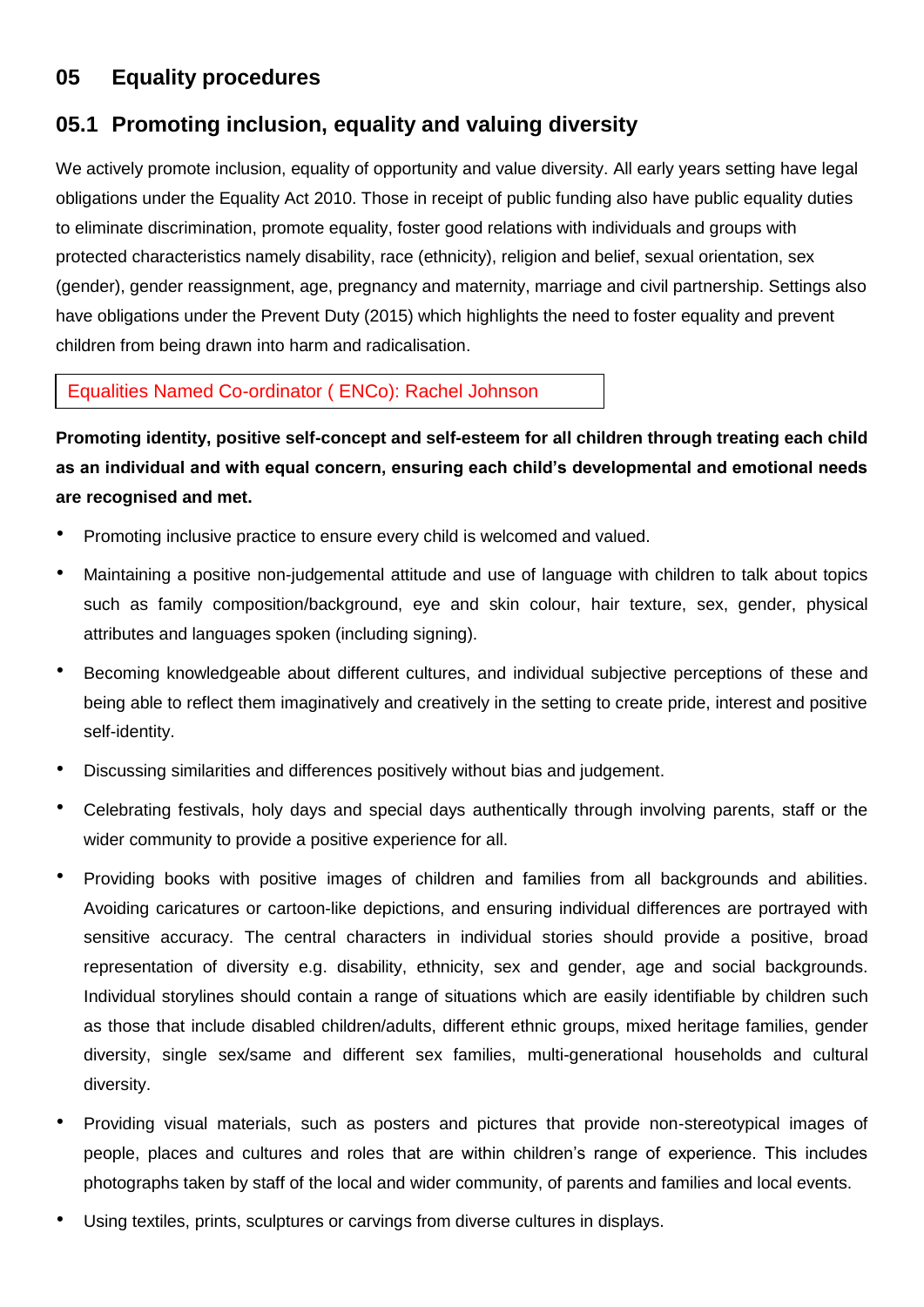- Providing artefacts from a range of cultures, particularly for use in all areas of the setting, not just in the home corner.
- Ensuring toys, learning materials and resources reflect diversity and provide relevant materials for exploring aspects of difference, such as skin tone paints and pens.
- Developing a range of activities through which children can explore aspects of their identity, explore similarities, differences and develop empathy including:
	- self-portraits, photograph albums and displays showing a range of families
	- books about 'me' or my family
	- persona doll stories which sympathetically and authentically represent diversity
	- food activities, such as tasting and cooking, creating real menu additions
	- activities about real celebrations such as new babies, weddings, cultural and religious events
	- use of textiles and secular artefacts in the room, and to handle and explore, that demonstrate valuing of the cultures from which they come
	- provide mirrors at different heights for babies and other non-ambulant children
	- developing a music area with a variety of musical instruments for babies and children to use to create a range of music.
	- creating an art and mark making area with a variety of materials from other countries such as wood blocks for printing, Chinese calligraphy brushes etc.
	- home corner play which encourages all children to equally participate and provides domestic articles from diverse cultures
	- 'dressing up' materials which promote non-gendered roles and enable children to explore different gender identities/gender neutrality
	- providing dolls that sensitively and accurately portray difference such as disability and ethnicity
	- use of a variety of music to play to children of different genres and cultural styles with a variety of musical instruments for children to access
	- a language and literacy area with a variety of books, some with dual language texts and signs, involving parents in the translation where possible
	- examples of writing in other scripts from everyday sources such as papers and magazines, packaging etc. children's names written on cards in English as well as in their home language script where appropriate
	- labels for children's paintings or other work are made with their name in English and home language script (parents can help with this)
	- conversations with young children which explore unfamiliar objects and subjects to help foster an understanding of diversity and identity such as spectacles or hearing aids, religious and cultural practices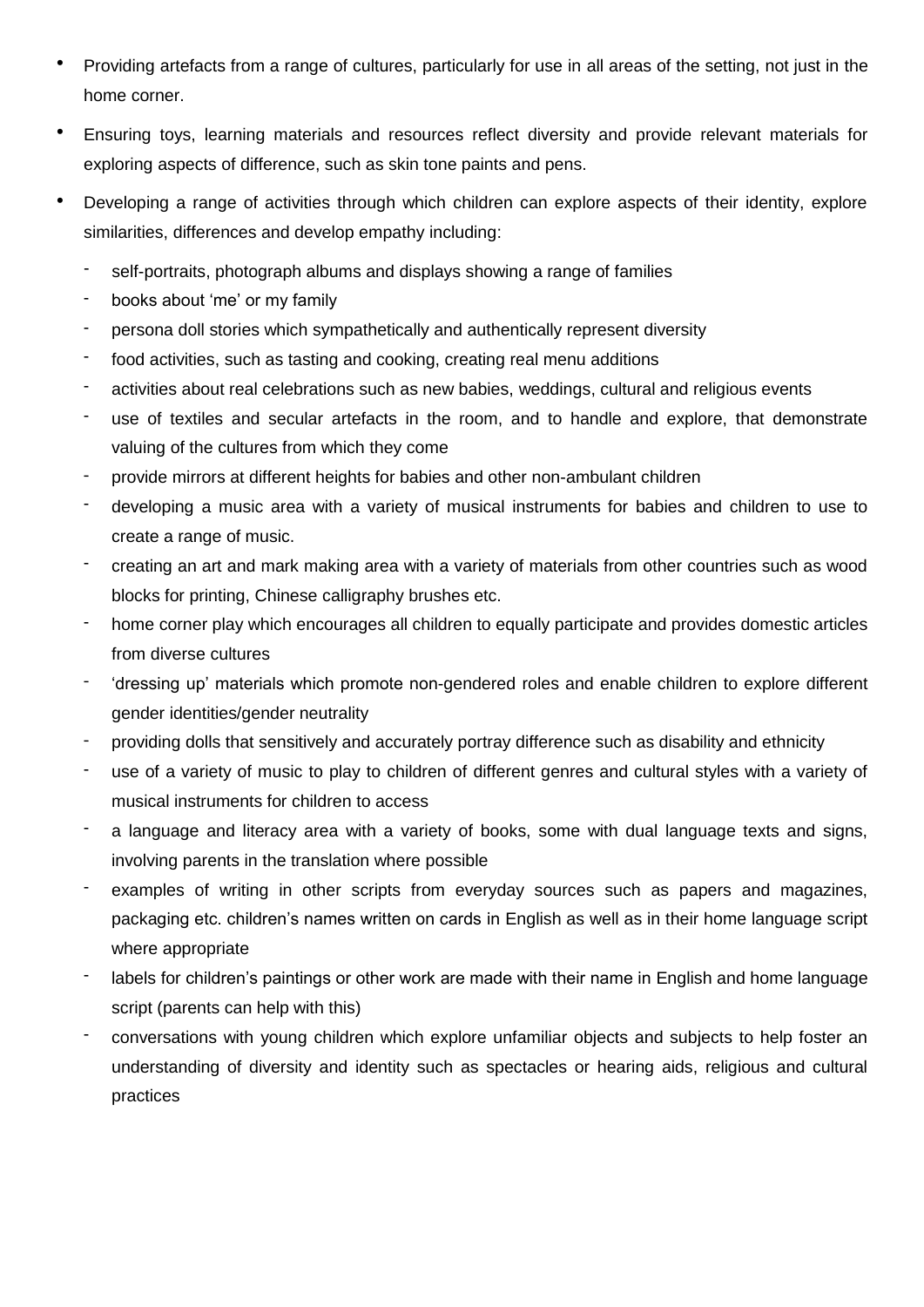## **Curriculum**

The curriculum offered in the setting encourages children to develop positive attitudes about themselves, as well as about people who are different from themselves. It encourages development of confidence and self-esteem, empathy, critical thinking and reflection.

We ensure that our practice is fully inclusive by:

- creating an environment of mutual respect and tolerance
- modelling desirable behaviour to children and helping children to understand that discriminatory behaviour and remarks are hurtful and unacceptable
- **•** positively reflecting the widest possible range of communities within resources
- avoiding use of stereotypes or derogatory images within our books or any other visual materials
- ensuring that children learning English as an additional language have full access to the curriculum and are supported in their learning
- ensuring that disabled children with and without special educational needs are fully supported
- ensuring that children speaking languages other than English are supported in the maintenance and development of their home languages

### **Environment, resources and activities**

We ensure our environment is as accessible as possible for all visitors and service users. Embedded in our everyday practice is the focus on children's personal, social and emotional development. Throughout our practice we ensure that children learn right from wrong, mix and share with other children, value other's views, know about similarities and differences between themselves and others, and challenge negative attitudes and stereotypes. We do this by:

- **EXECT** making children feel valued and good about themselves and others
- establishing and maintaining an ethos where children feel secure, are encouraged to talk and are actively listened to
- ensuring children know that there are adults in the setting whom they can approach if they are worried or in difficulty
- ensuring that children have equality of access to learning, resources and activities
- making reasonable adjustments to ensure our planning reflects equality of access to resources and activities for all children
- ensuring that the range of activities reflects children's interests, experiences and lifestyles
- encouraging children who speak English as an additional language to use and develop their home language
- ensuring a wide range of resources to support children with English as an additional language
- making reasonable adjustments to include and accommodate children with SEN/D, whilst ensuring specialist resources for children with SEN/D are differentiated and broken down into manageable steps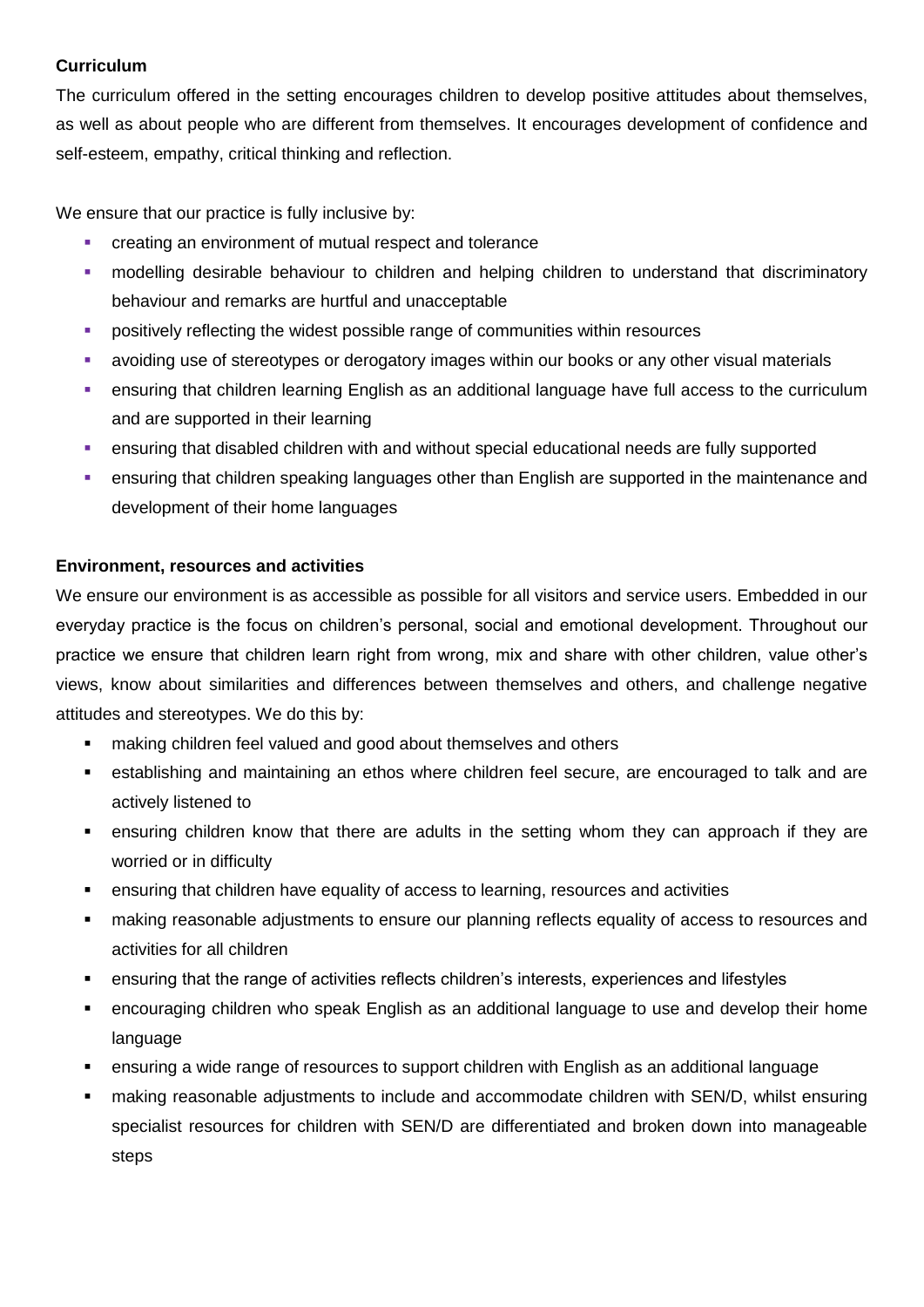- undertaking an access audit to establish if the setting is accessible to all children and adults. If access to the setting is found to treat disabled children or adults less favourably, then we make reasonable adjustments to accommodate the needs of disabled children and adults
- fully differentiating the environment, resources and curriculum to accommodate a wide range of learning, physical and sensory needs
- working in partnership with parents to ensure that dietary requirements of children that arise from their medical, religious or cultural needs are met, wherever possible
- helping children to learn about a range of food and cultural approaches to mealtimes and eating, and to respect the differences among them
- We are aware and ensure that in our practice our staff, parent helpers and volunteers do not particularly favour any of our children or give excessive one-to-one attention beyond the requirements of their usual role and responsibility (e.g. purchasing gifts for them, visiting them at their homes or attending parties)
- Record keeping that refers to children's emerging bilingual skills or their use of sign language as achievements in positive terms.
- Record keeping that refers to children's differing abilities and identities in positive terms.
- Records that show the relevant involvement of all children, especially children with special educational needs and disabilities, those using English as an additional language and those who are 'more abled' in the planning of their care and education.

## **Fostering positive attitudes and challenging discrimination.**

- Young children are learning how to grow up in a diverse world and develop appropriate attitudes. This can be difficult, and they may make mistakes and pick up inappropriate attitudes or just get the 'wrong idea' that may underlie attitudes of 'pre-prejudice' towards specific individuals/groups. Where children make remarks or behave in a discriminatory or prejudice way or make inappropriate comments that arise from not knowing facts, staff should explain why these actions are not acceptable and provide appropriate information and intervention to reinforce children's understanding and learning.
- Where children make overtly prejudice or discriminatory remarks they are dealt with as above, and the issue is raised with the parents.
- When children wish to explore aspects of their identity such as ethnicity or gender, they should be listened to in an understanding and non-judgemental way.
- Parents are expected to abide by the policy for inclusion, diversity and equality and to support their child in the aims of the setting.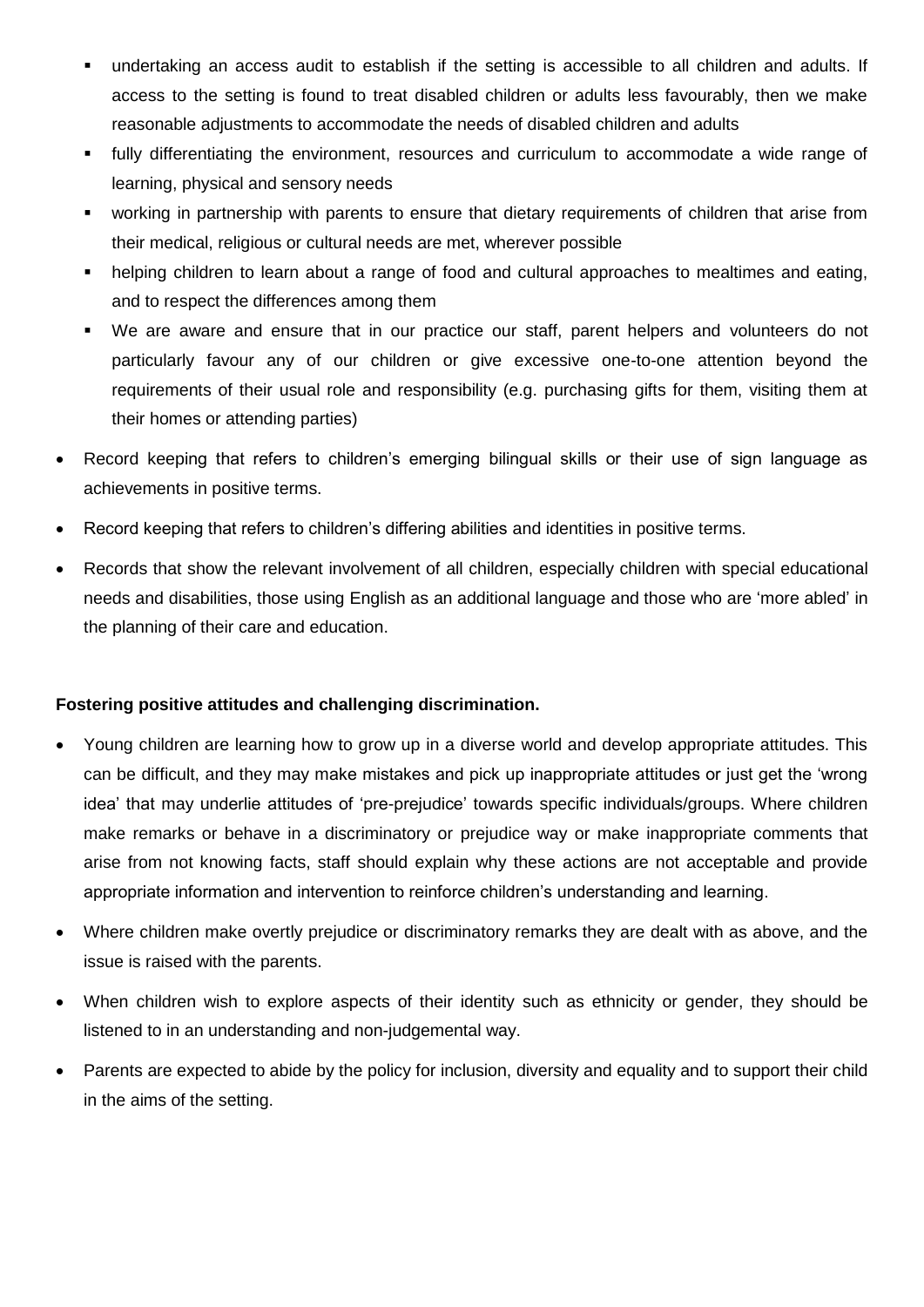#### **Implementing an equality strategy to foster a 'can do' approach**

- Every setting should have an equality strategy in place outlining their vision on equality alongside a timetabled list of actions summarising how they build equality into the provision and how this is monitored and evaluated.
- An equality check and access audit are completed to ensure that there are no barriers to inclusion of any child, families and visitors to the setting.
- Early years settings in receipt of nursery education funding are covered by the public sector equality duty. These bodies must have regard of the need to eliminate discrimination, promote equality of opportunity, foster good relations between disabled and non-disabled persons, and publish information to show their compliance with the duty.

## **Promoting dynamic and balanced mixed gender, culturally, socially, and linguistically diverse staff teams who work constructively together in providing for diverse communities.**

- It is recognised that members of staff in diverse teams bring a range of views and opinions to the setting regarding a range of issues to do with the job. It is important that a range of views and perspectives are shared and respected in staff meetings and that decisions are made on which way of looking at the situation will result in the best outcomes for the child.
- Staff views are sought where these offer individuals, social and/or cultural insight, although staff should not be put in an uncomfortable position of being an 'expert' or 'ambassador'.
- Staff respect similarities and differences between each other and users such as ability, disability, religious and personal beliefs, sex, sexual orientation, gender reassignment etc. Staff do not discriminate or harass individuals on the grounds of these or encourage any other member of staff to do so; evidence of such will be dealt with by management immediately.
- Members of staff make the best use of different perspectives in the team to find solutions to difficult problems that arise in socially/culturally complex situations.
- Members of staff support each other to highlight similarities and respect differences.
- Members of staff of both sexes carry out all tasks according to their job description; there are no jobs that are designated men's or women's jobs.
- Staff are sensitive to the fact that male workers are under-represented in the early years workforce so may be more likely to experience inequality and discrimination.
- Staff should be aware that male workers may be more vulnerable to allegations. Therefore, work practices should be developed to minimise this. These practices are valuable for all staff.
- Where staff may feel threatened, or under attack, from discriminatory behaviour, staff and managers follow procedure 01.12 Threats and abuse towards staff and volunteers.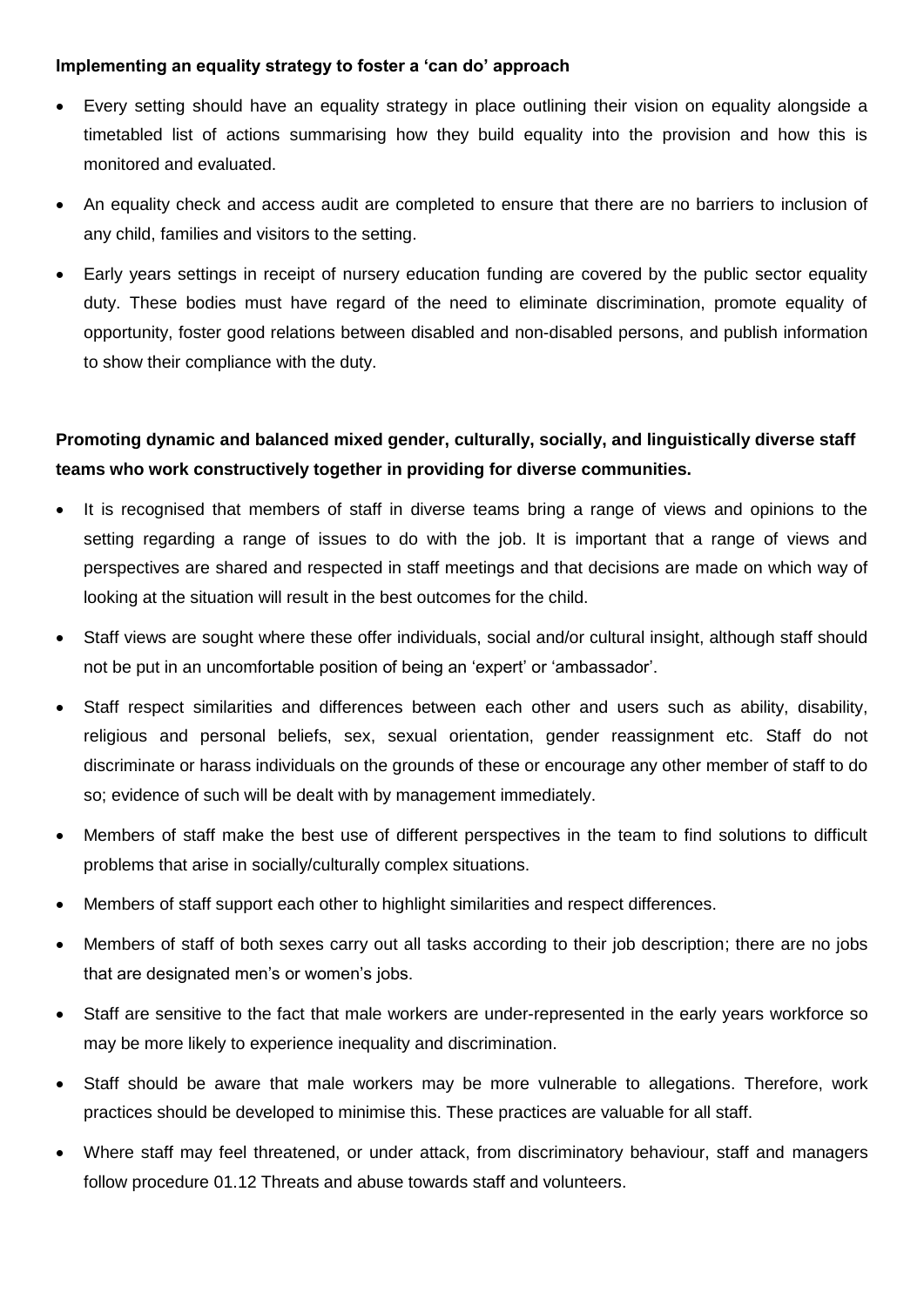There is an ethos wherein staff, parents and children are free to express themselves and speak their own languages in ways that enhance the culture of the setting.

## **Ensuring that barriers to equality and inclusion are identified and removed or minimised wherever possible.**

- Barriers may include:
	- lack of understanding where the language spoken at the setting is not that which is spoken at a child's home
	- perceived barriers affordability where parents are not aware of financial support available or assume that a service is not available to them. Perceived barriers may also be physical barriers for those children or parents with a disability or additional needs where they assume, they will not be able to access the service
	- physical barriers where there are environmental features which stop a disabled child or disabled parent accessing the setting such as stairs
	- negative attitudes stereotypes and prejudices or commitment by staff and managers to the time and energy required to identify and remove barriers to accessibility
	- unconscious and conscious bias of staff towards some families such as those from other backgrounds, disabled parents, same sex parents and families with specific religious beliefs
	- gendered views of staff which limit children's aspirations and choices
	- misconceptions such as disabled children should not attend settings during a pandemic due to heightened risk
	- lack of effective Information Communication Technology (ICT) in the homes of families who are vulnerable or at risk and therefore unable to keep in close contact with the childcare provider
- Staff are aware of the different barriers to inclusion and equality and consider the wider implications for children and their families.

#### **Admissions and transitions**

- Our setting is open and accessible to all members of the community
- We advertise our service widely to encourage participation of all community groups
- We discuss aspects of family/child identity with parents when settling in a new child.
- We reflect the diversity of our community and wider society in our publicity and promotional materials
- We strive to make information accessible to families in a range of formats, including verbal and visual information, in clear, concise language, whether in spoken or written form and using translated materials where appropriate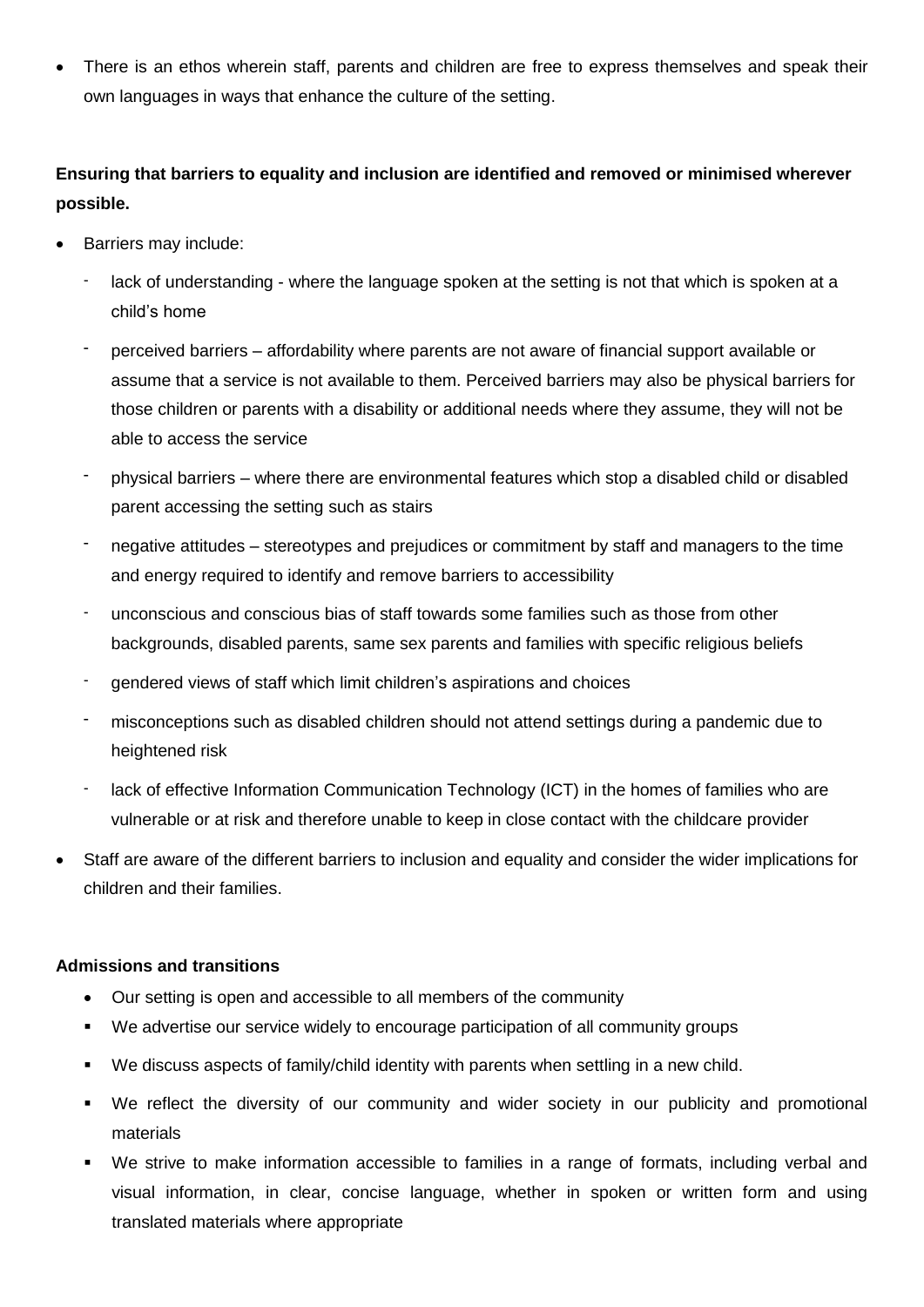- We base our Admissions Policy on a fair system
- Our policies, procedures and activities will promote positive interaction, good relationships and partnerships and respect between individuals, groups and our communities
- We ensure that all parents are made aware of our Valuing Diversity and Promoting Inclusion and Equality Policy
- We do not discriminate against a child or their family in our provision, including or preventing their entry to our setting, on the basis of a protected characteristic as defined by the Equalities Act (2010)
- Meetings are arranged to ensure that all families who wish to may be involved in the running of the setting
- We positively encourage both mothers and fathers to be involved in the setting, especially those parents who do not live with the child
- Information about meetings is communicated in a variety of ways written, verbal and in translation to ensure that all parents have information about, and access to the meetings
- We make reasonable adjustments to ensure that disabled children can participate successfully in the services and in the curriculum offered by the setting.
- We try where possible to have a balanced intake of boys and girls in the setting.
- We provide information on offer at our provision for children with special educational needs and disabilities
- We aim to fully support all transitional phases, and recognise and understand that adaptations may need to be made to our practice to ensure that all children and their families receive the appropriate level of support that they need to achieve smooth transitions
- Our setting is opposed to all forms of prejudice and will take action against any discriminatory, harassing prejudicial or victimising behaviour by staff, volunteers, parents/carers, children and visitors to our setting, whether by:
	- $\circ$  direct discrimination someone is treated less favourably because of a protected characteristic e.g. preventing families of a specific ethnic group from using the service
	- $\circ$  indirect discrimination someone is affected unfavourably by a general policy e.g. children must only speak English in the setting
	- o discrimination arising from a disability someone is treated less favourably because of something connected with their disability e.g. a child with a visual impairment is excluded from an activity
	- $\circ$  association discriminating against someone who is associated with a person with a protected characteristic e.g. behaving unfavourably to someone who is married to a person from a different cultural background; or
	- $\circ$  perception discrimination on the basis that it is thought someone has a protected characteristic e.g. making assumptions about someone's sexual orientation because of their mannerisms or how they speak
- We will not tolerate behaviour from an adult who demonstrates dislike or prejudice towards individuals who are perceived to be from another country (xenophobia).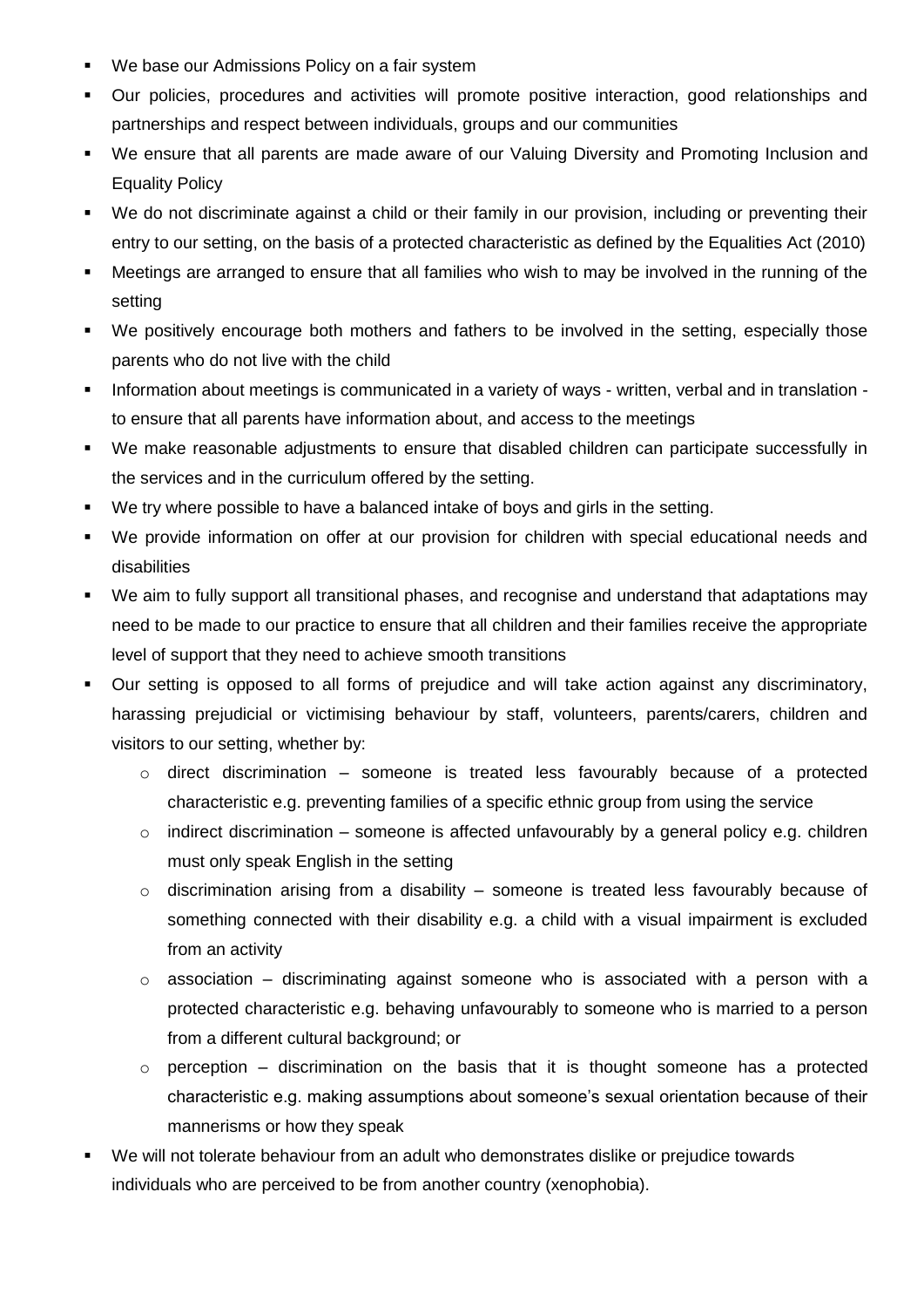- Displaying of openly xenophobic discriminatory and possibly offensive or threatening materials, name calling, or threatening behaviour are unacceptable on, or around the premises. These will be dealt with immediately and discreetly by asking the adult to stop the unacceptable behaviour and inviting them to read and to act in accordance with the relevant policy statement and procedure. Failure to comply may lead to the adult being excluded from the premises.
- We aim to foster a culture where prejudice related incidents are proactively dealt with and reported. We will follow the guidance in the ENCo handbook regarding prejudice-related incidents.
- We keep a record of prejudice-related incidents and feed back anonymous data to the local authority.

## **Employment**

- Posts are advertised and all applicants are judged against explicit and fair criteria
- Applicants are welcome from all backgrounds and posts are open to all. We aim for staffing to represent the diversity of our community
- We may use the exemption clauses in relevant legislation to enable the service to best meet the needs of the community
- The applicant who best meets the criteria is offered the post, subject to references and checks by the Disclosure and Barring Service. This ensures fairness in the selection process
- All job descriptions include a commitment to promoting equality and recognising and respecting diversity as part of their specifications
- We monitor our application process to ensure that it is fair and accessible
- All interviews include at least one equality and one SEN/D question

## **Staff development and training**

- We seek out training opportunities for staff, committee members and volunteers to enable them to develop anti-discriminatory and inclusive practices, which enable all children to flourish
- We ensure that staff are confident and fully trained in administering relevant medicines and performing invasive care procedures on children when these are required
- We review our practices to ensure that we are fully implementing our policy for Valuing Diversity and Promoting Equality
- We have staff designated for the following roles:
	- o Special Educational Needs Coordinator (SENCo): The SENCo co-ordinates the provision for children with SEND/D within our setting, works in partnerships with parents, staff, external agencies, local schools and settings, outside professionals and ensures appropriate and accurate record keeping procedures are in place.
	- o Equalities Named Coordinator (ENCo): The ENCo co-ordinates the development of equalities provision throughout our setting.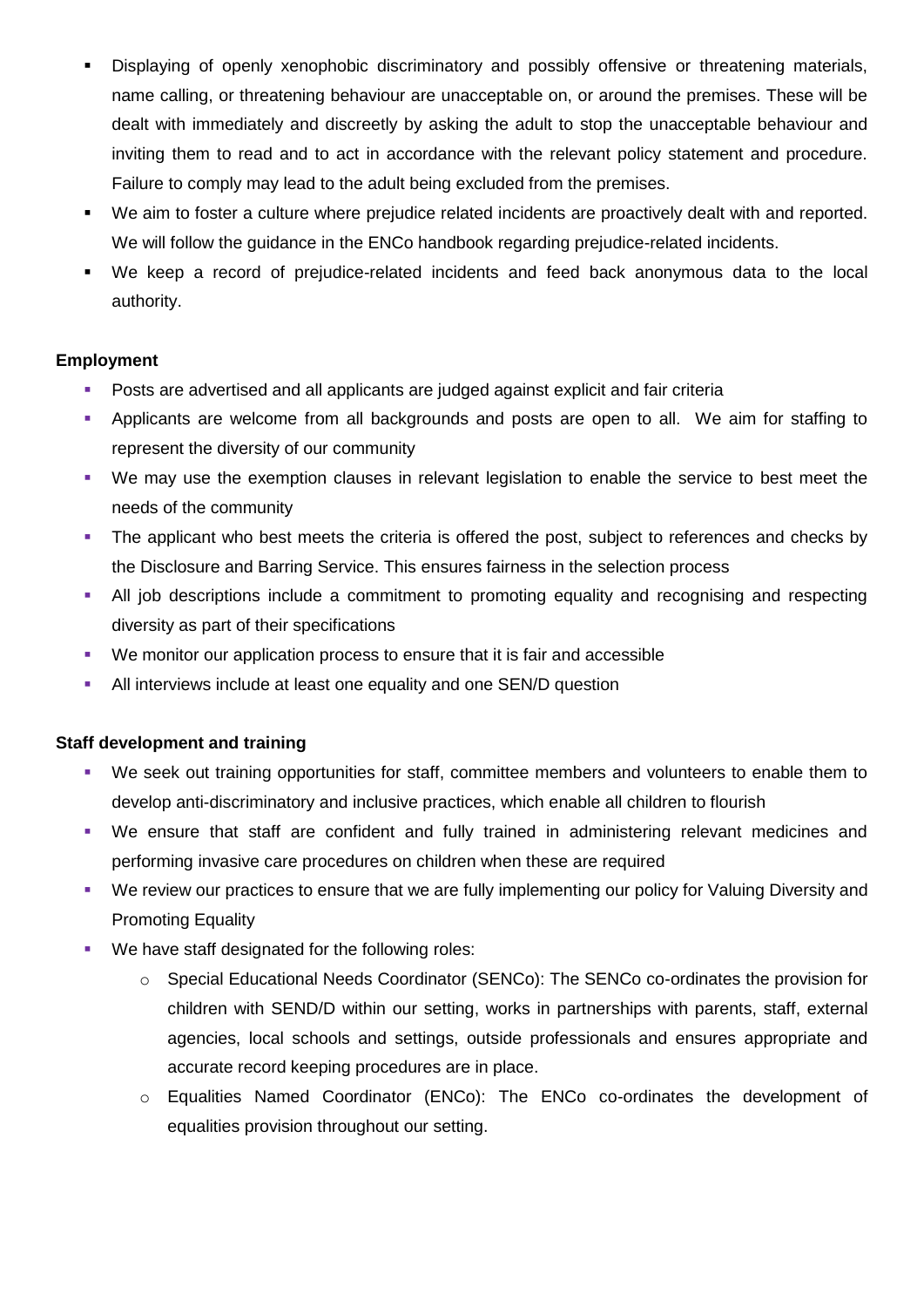#### **Narrowing the gap**

- We aim to quickly identify the vulnerable and underachieving groups within our setting. We regularly observe, assess and review our planning and the learning and development of all our children to ensure they are achieving their full potential
- We include strategies to close the gap in achievement between underachieving groups of children and others
- SEN/D is a recognised vulnerable group we understand the need for early identification and assessment, and work closely with parents, to offer a differentiated curriculum, targeted learning and development to improve outcomes for children with SEND
- We adhere to the 0-25 SEND code of Practice (2014) and will seek further support from external agencies via the Common Assessment Framework (CAF) if necessary

### **Monitoring and reviewing**

- To ensure our policies and procedures remain effective, we monitor and review them annually to ensure they are being met, and to also ensure our strategies meet the overall aims for promotion of equality, inclusion and valuing diversity.
- We review our Equalities Policy on an annual basis in consultation with staff and parents/carers.
- We provide a complaints procedure and a complaints summary record for parents to see.

#### **Supporting children to become considerate adults**

 Children's social and emotional development is shaped by early experiences and relationships and incorporates elements of equality and British and Universal values. The EYFS supports children's earliest skills in an age appropriate way to become social citizens, namely listen and attend to instructions; know the difference between right and wrong; recognise similarities and differences between themselves and others; make and maintain friendships; develop empathy and consideration of other people; take turns in play and conversation; risk taking behaviours, rules and boundaries; not to hurt/upset other people with words and actions; consequences of hurtful/discriminatory behaviour and regulating behaviour.

#### **British values**

The fundamental British values of democracy, rule of law, individual liberty, mutual respect and tolerance for those with different faiths and beliefs are already implicitly embedded in the Early Years Foundation Stage and are further clarified here based on *Fundamental British values in the Early Years* [\(https://foundationyears.org.uk/wp-content/uploads/2017/08/Fundamental-British-Values-in-the-Early-](https://foundationyears.org.uk/wp-content/uploads/2017/08/Fundamental-British-Values-in-the-Early-Years-2017.pdf)[Years-2017.pdf\)](https://foundationyears.org.uk/wp-content/uploads/2017/08/Fundamental-British-Values-in-the-Early-Years-2017.pdf)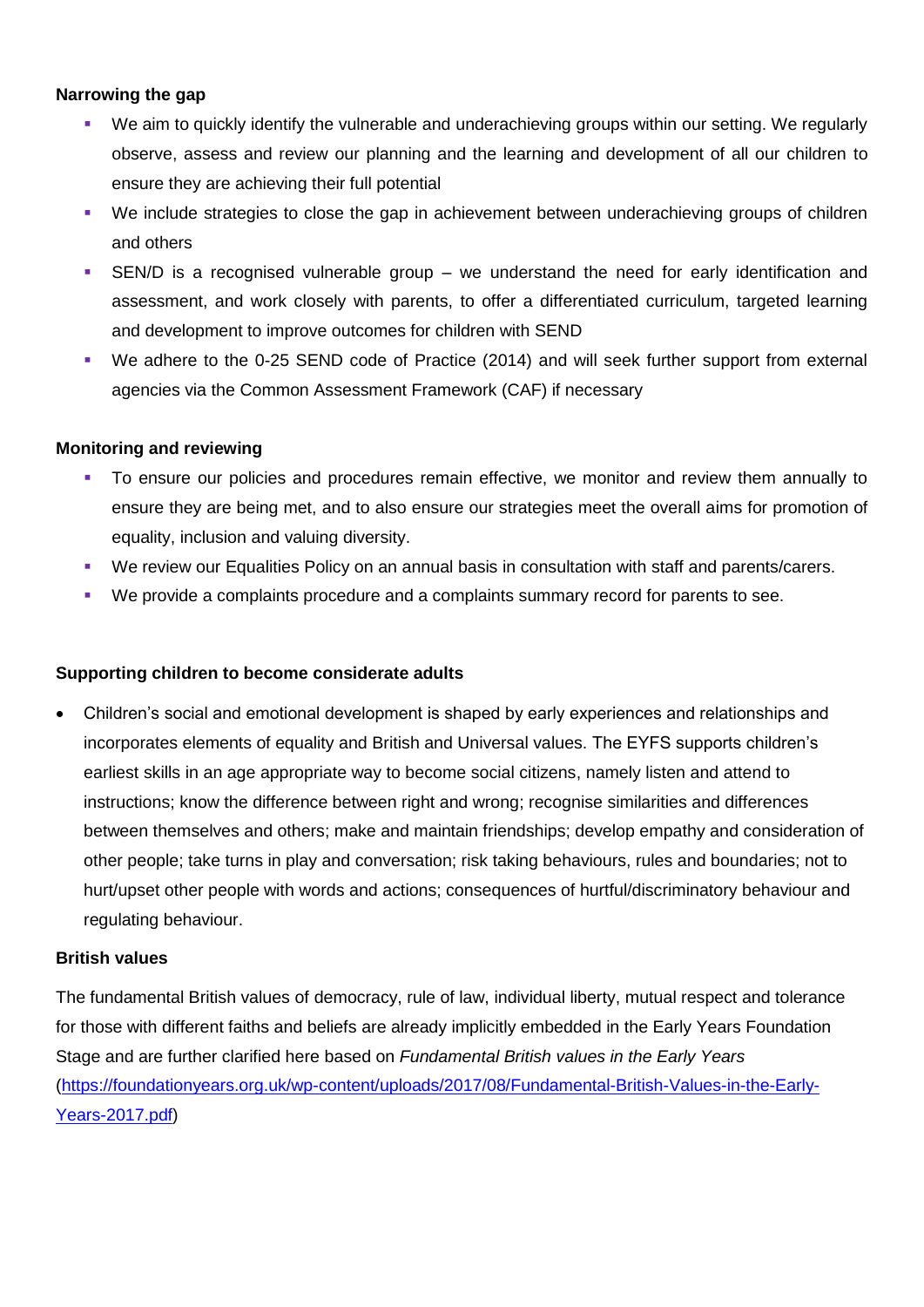*Democracy*: making decisions together

- For self-confidence and self-awareness (PSED), practitioners encourage children to see the bigger picture, children know their views count, value each other's views and values and talk about feelings e.g. when they do or do not need help.
- Supporting the decisions children make and providing activities that involve turn-taking, sharing and collaboration. Children are given opportunities to develop enquiring minds, where questions are valued and prejudice attitudes less likely.

*Rule of law***:** understanding rules matter (PSED)

- Practitioners ensure children understand their and others' behaviour and consequence.
- Practitioners collaborate with children to create rules and codes of behaviour, e.g. rules about tidying up and ensure all children understand that rules apply to everyone.

## *Individual liberty***:** freedom for all (PSED & UW)

• Children should develop a positive sense of themselves. Staff provide opportunities for children to develop their self-knowledge, self-esteem and increase their confidence in their own abilities, for example through allowing children to take risks on an obstacle course, mixing colours, exploring facets of their own identity, talking about their experiences and learning. Practitioners encourage a range of experiences, allow children to explore the language of feelings and responsibility, reflect on differences and understand we are free to have different opinions, for example in a small group discuss what they feel about transferring into Reception Class.

*Mutual respect and tolerance*: treat others as you want to be treated (PSED & UW)

- Staff create an ethos of inclusivity and tolerance where views, faiths, cultures and races are valued and children are engaged with the wider community.
- Children should acquire tolerance, appreciation and respect for their own and other cultures; know about similarities and differences between themselves, others and among families, faiths, communities, cultures and traditions.
- Staff encourage and explain the importance of tolerant behaviours such as sharing and respecting other's opinions.
- Staff promote diverse attitudes and challenge stereotypes, for example, sharing stories that reflect and value the diversity of children's experiences and providing resources and activities that challenge gender, cultural/racial stereotyping.

It is not acceptable to:

- actively promote intolerance of other faiths, cultures and races
- fail to challenge gender stereotypes and routinely segregate girls and boys
- isolate children from their wider community